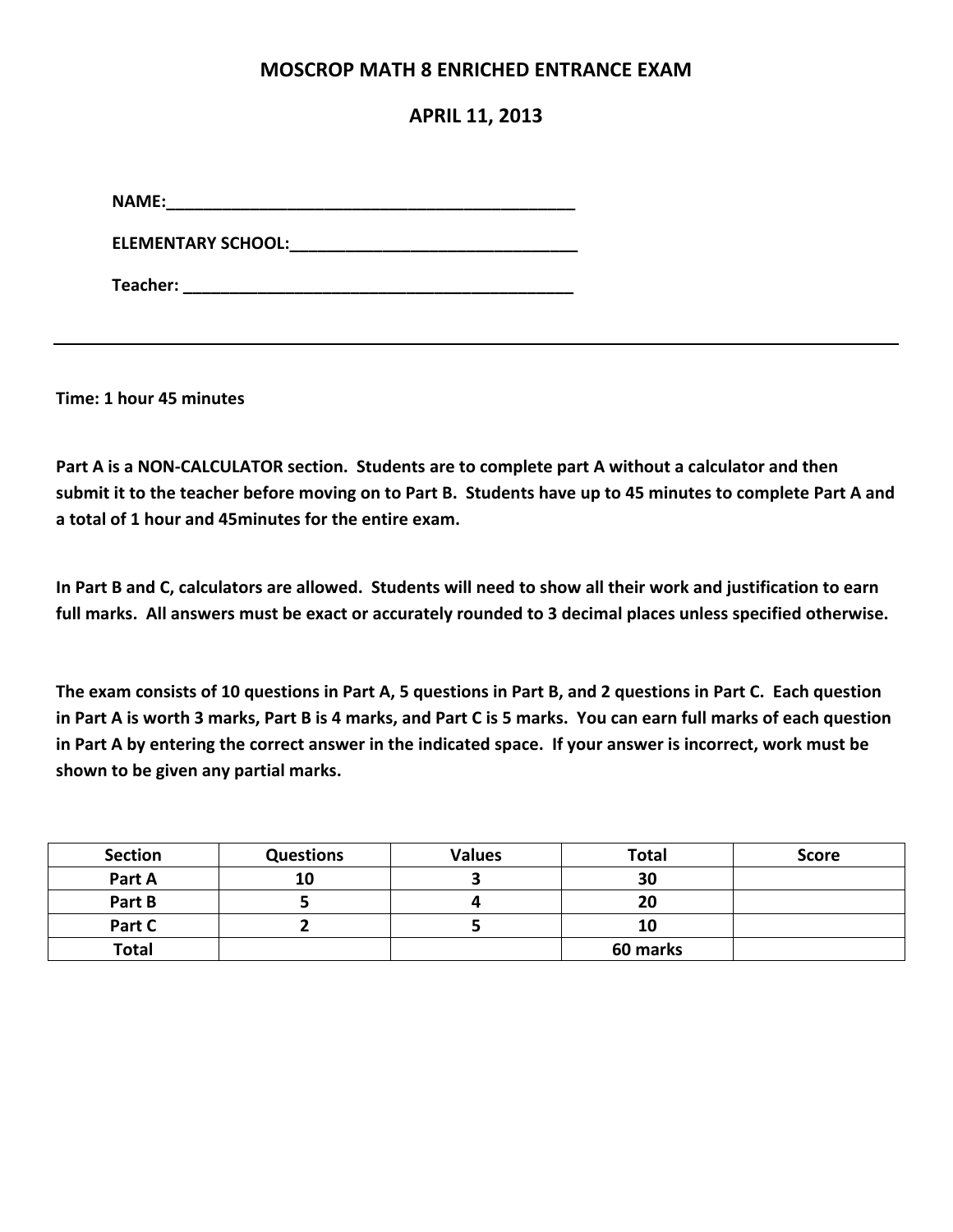## **Part A:**

1. The numbers 1, 3, 5, 7 are used to create two 3-digit numbers. What is the largest possible difference between the two 3-digit numbers?

Answer:\_\_\_\_\_\_\_\_\_\_\_\_\_\_\_\_\_\_\_\_\_\_\_

2. What is the product of  $15 \times 12 \times 18 \times 20$ ?

Answer:\_\_\_\_\_\_\_\_\_\_\_\_\_\_\_\_\_\_\_\_\_\_\_

3. A point is divided into five different angles as shown in the diagram below. What is the measure of angle "x"?



Answer:\_\_\_\_\_\_\_\_\_\_\_\_\_\_\_\_\_\_\_\_\_\_\_

4. The following table shows the number of wins each player has from playing "UNO". IF there are five more games to be played, how many times does Chris need to win in order to have 30% of all the wins?

| Player            | Number of |  |
|-------------------|-----------|--|
|                   | Wins      |  |
| Ben               | 5         |  |
| Chris             | 3         |  |
| Tim               | C         |  |
| Jason             | 5         |  |
| <b>Total Wins</b> | 15        |  |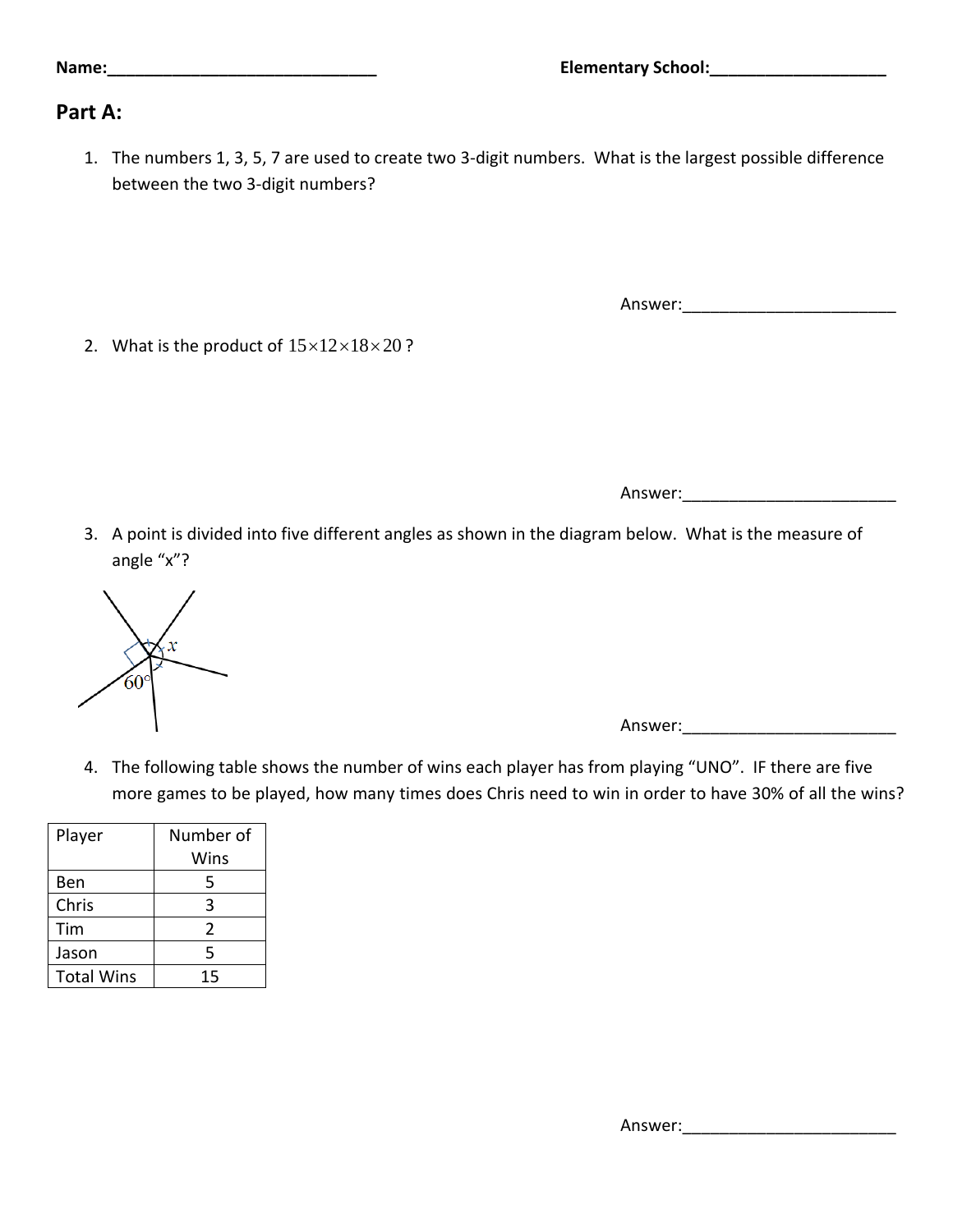5. Given each angle in the diagram, what is the value of "x"? Give your answer as a fraction in lowest terms.



Answer:

6. Tom has \$500 in his account and adds \$20 into his account each day. Sandra has \$200 in her account and adds \$75 into her account each day. After how many days will Sandra have more money in her account?

Answer: 7. Evaluate and simplify the expression as a single fraction in lowest terms: 2 7 3 5 1  $\overline{a}$ 

> $\frac{3}{2+\frac{3}{4}}$ 4

 $\overline{+}$ 

Answer: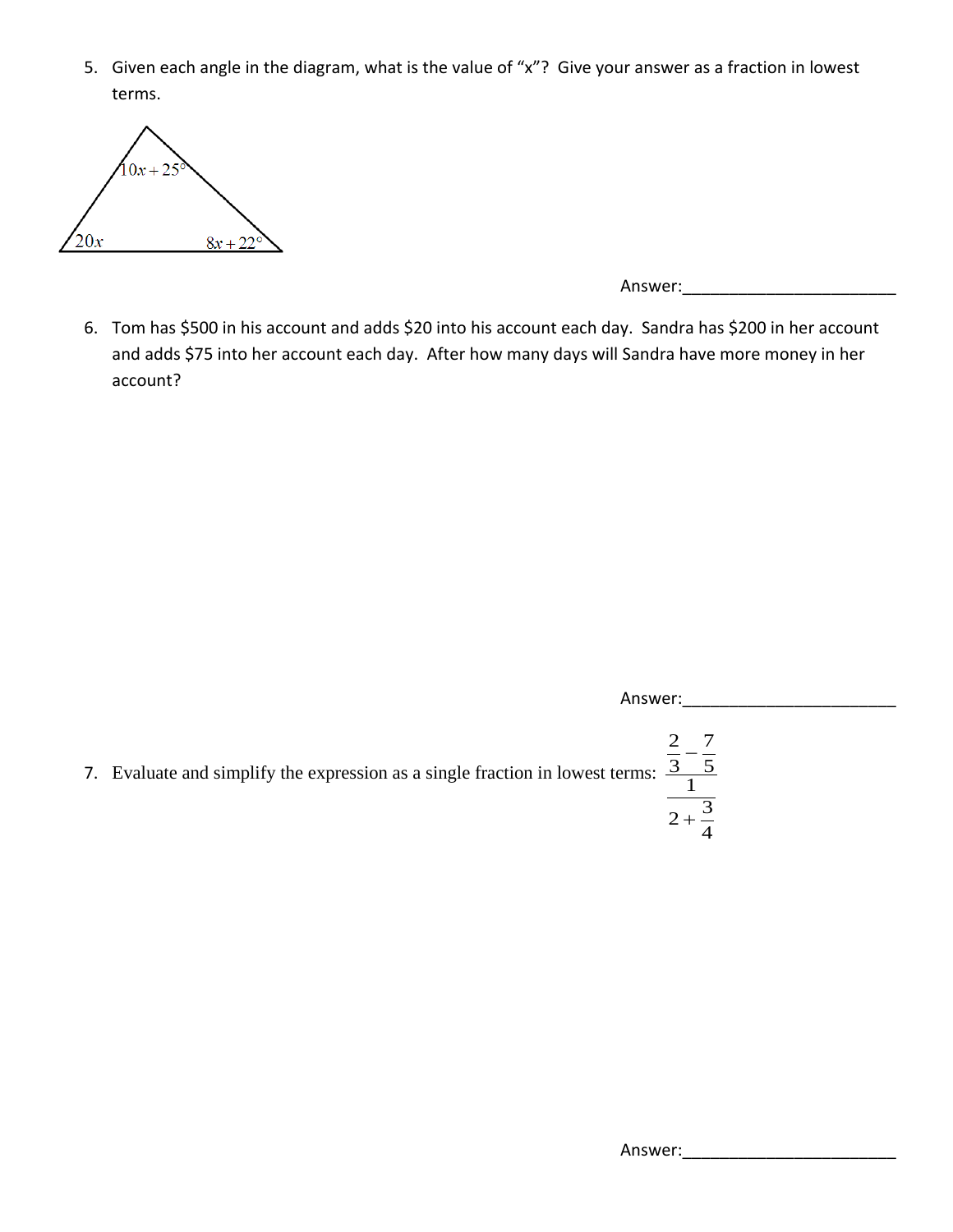8. What is the sum of the series:  $1 + 3 + 5 + 7 + ... + 39 + 41$  is?

Answer:\_\_\_\_\_\_\_\_\_\_\_\_\_\_\_\_\_\_\_\_\_\_\_

9. The result of  $(4-3) + (5-4) + (6-5) + ... + (103-102)$  is?

Answer:\_\_\_\_\_\_\_\_\_\_\_\_\_\_\_\_\_\_\_\_\_\_\_

10. Given that all the rows, columns and diagonals have the same sum, what is the value of "x"?

|   |    | 24 |  |
|---|----|----|--|
| 9 | 18 |    |  |
|   |    |    |  |

 $\overline{\phantom{a}}$ 

Answer:\_\_\_\_\_\_\_\_\_\_\_\_\_\_\_\_\_\_\_\_\_\_\_\_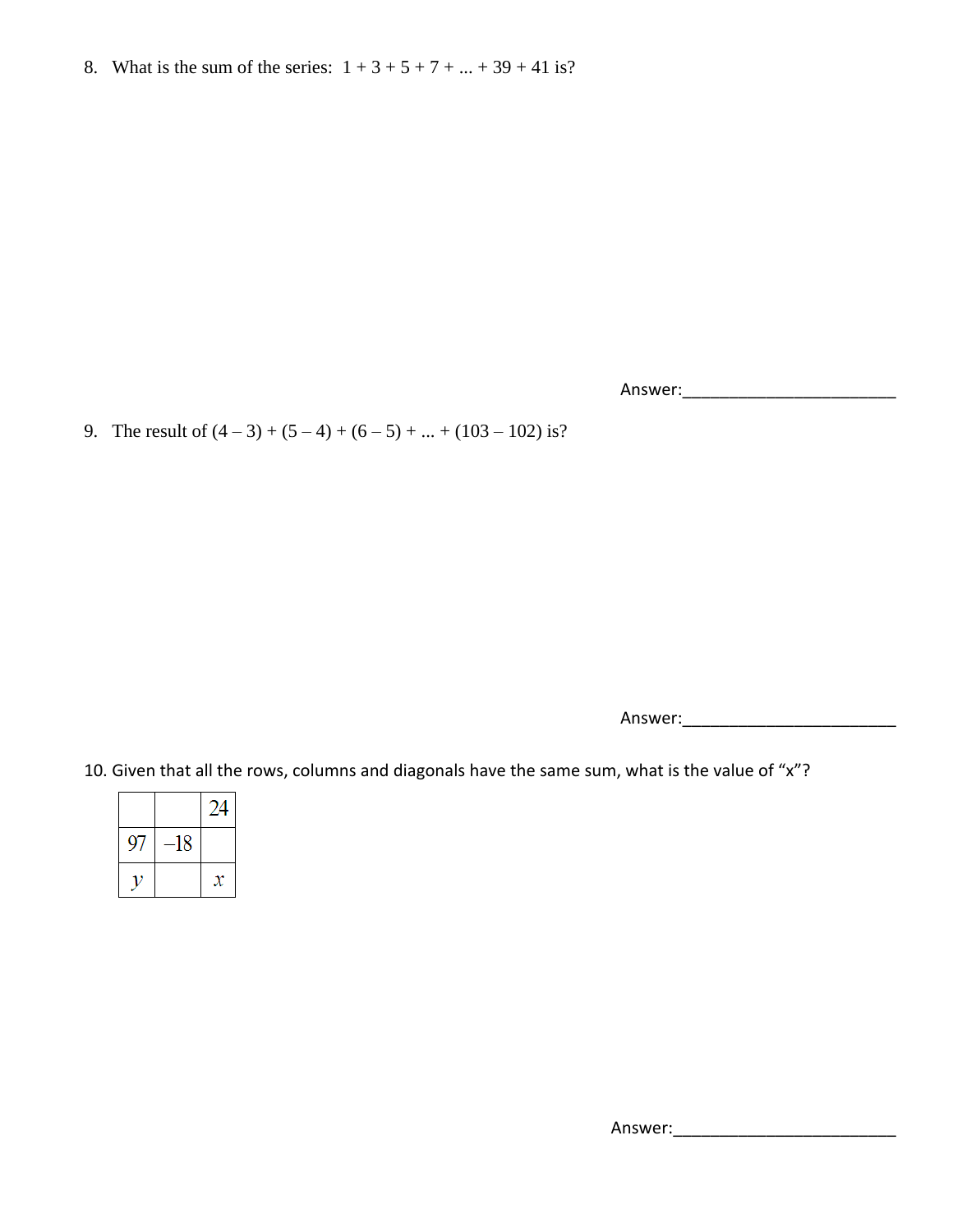# **PART B:**

1. Express the number 220 as the sum of 8 consecutive whole numbers.

Answer:\_\_\_\_\_\_\_\_\_\_\_\_\_\_\_\_\_\_\_\_\_\_\_

2. Three people are weighed two at a time in all possible ways: Andy, Bob, and Chris. Andy and Bob weigh 115kg, Andy and Chris weigh 98kg, and Bob and Chris weigh 93kg. What is the weight of the heaviest person?

Answer:\_\_\_\_\_\_\_\_\_\_\_\_\_\_\_\_\_\_\_\_\_\_\_

3. Given that a rectangle has an area of 48cm<sup>2</sup> and all sides have integer lengths, what is the largest possible perimeter for the figure?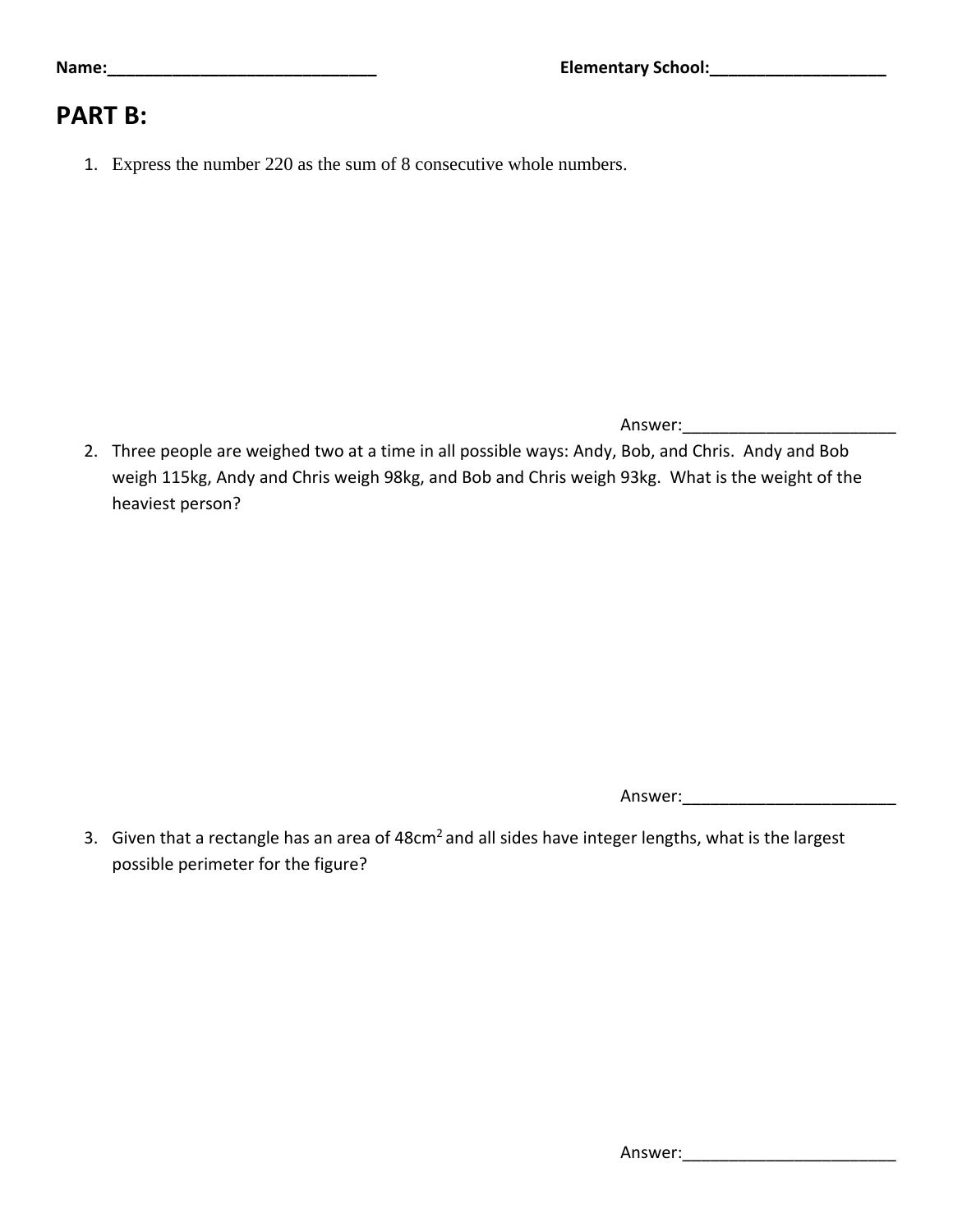- 4. In the addition of the three-digit numbers shown, the letters B, D, E, F ,and G each represent a different digit. What is the sum of  $D + F + G$ ?
- *B D E*
- *B F E*
- $\overline{2 \ 0 \ 1 \ 3}$ *B G E*

- Answer:\_\_\_\_\_\_\_\_\_\_\_\_\_\_\_\_\_\_\_\_\_\_\_
- 5. Five students wrote a quiz with a maximum score of 50. The scores of four of the students were 42, 43, 46, and 49. The score of the fifth student was N. The average (mean) of the five students' scores was the same as the median of the five students' scores. What are all the possible of values of N? Show all your work and steps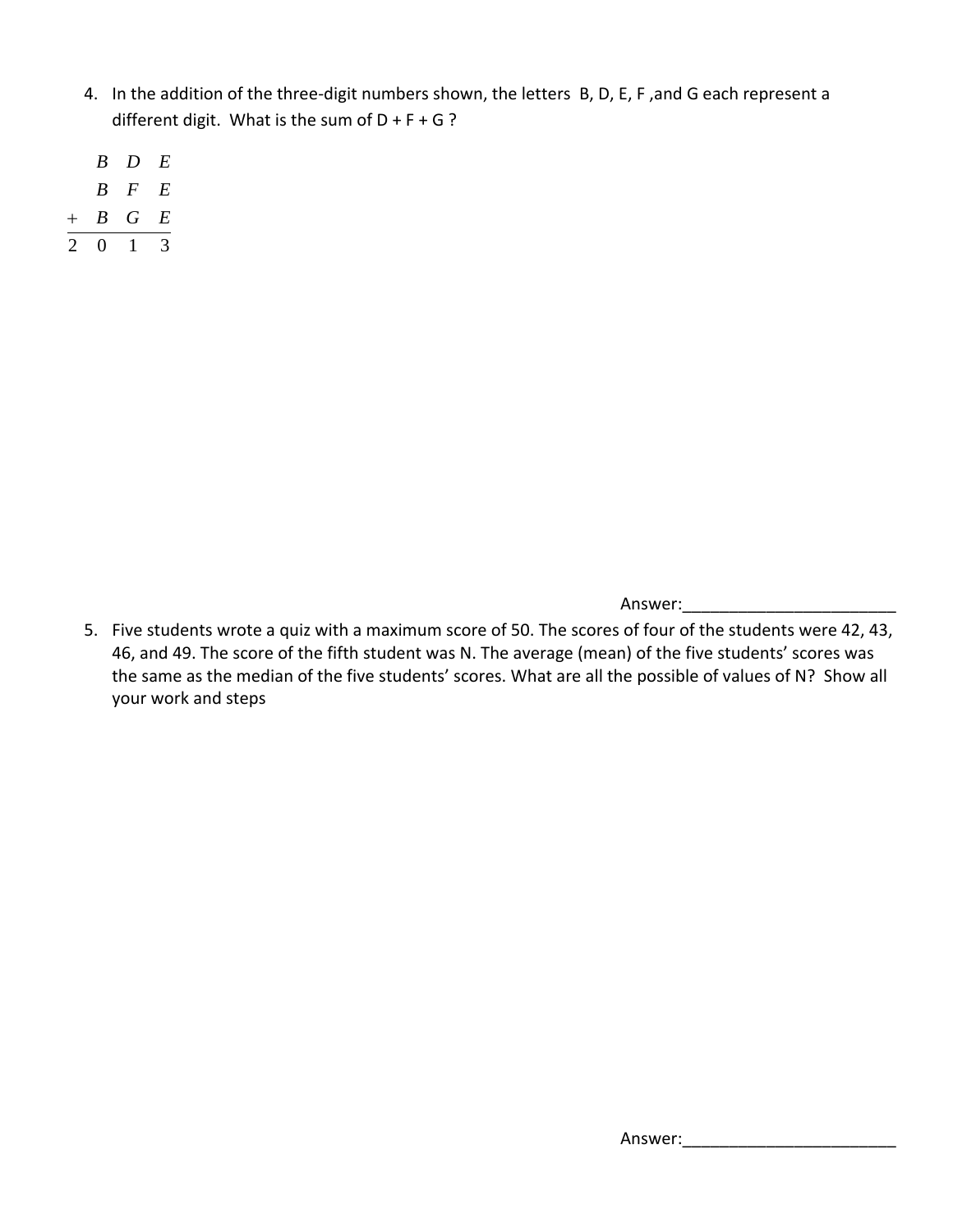# **PART C:**